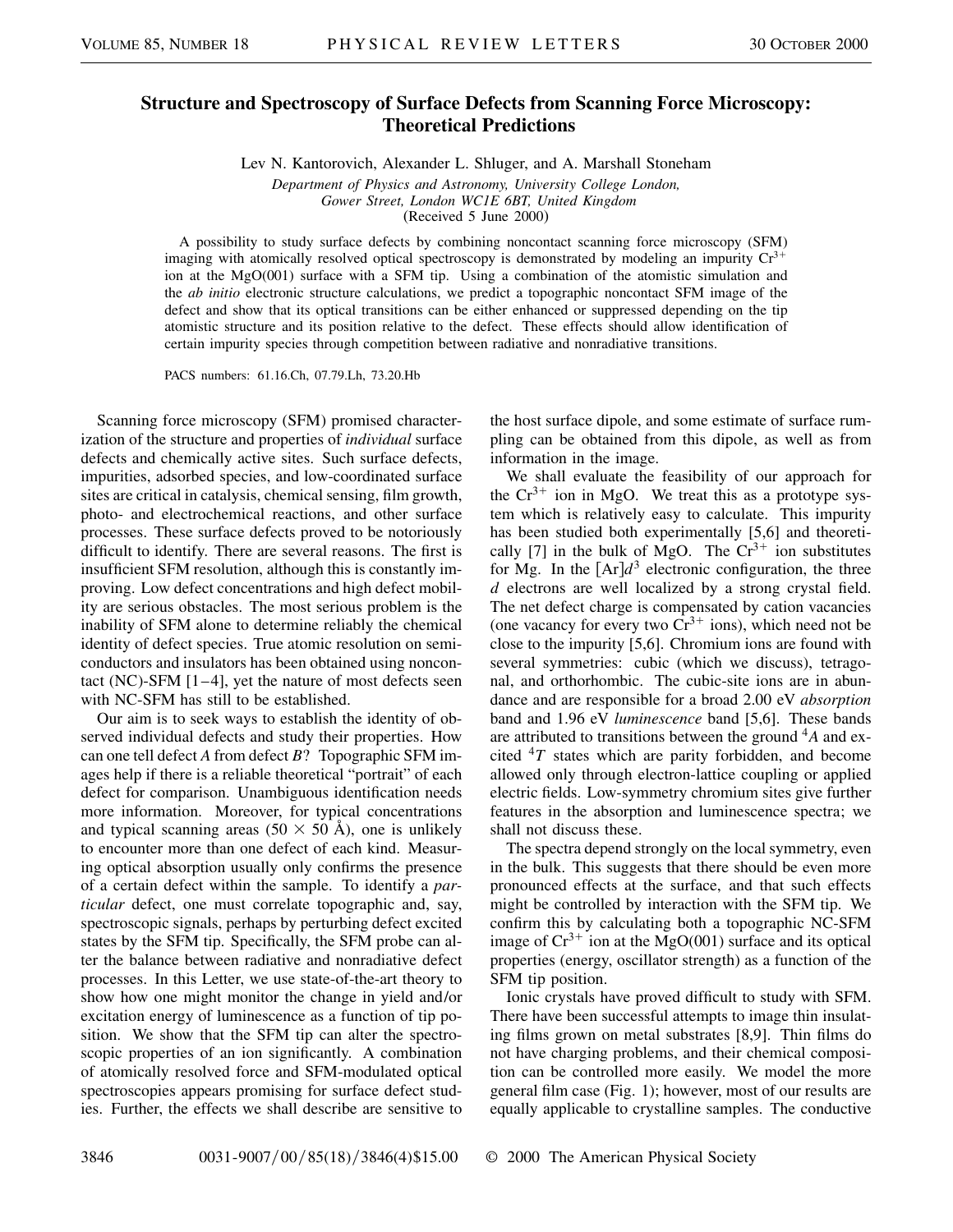

FIG. 1. Schematic of the SFM model used to simulate the interaction between the tip and the sample.

substrate is covered by an insulating film; there are oxide islands (nanoclusters) on the conductive tip surface. A voltage, *U*, is applied between tip and substrate. The tip has conical shape with a sphere of radius *R* at the apex.

NC-SFM employs frequency modulation, with the cantilever driven at its resonant frequency at constant oscillation amplitude [10]. Contrast formation in NC-SFM on cubic ionic surfaces is discussed in detail in Ref. [11]. In our calculations the resonance frequency was  $f_0 =$ 158.3 kHz and the amplitude 36 Å. We model the topographic mode, in which a feedback loop displaces the sample to maintain a constant frequency shift caused by the tip-sample interaction. The *z* displacements of the sample during scanning, averaged over many cantilever oscillations, yield a topographic image of the surface.

First, we calculate the force field of the tip-surface interaction [11]. The end of the tip is represented by a conducting sphere of radius 100 Å with a 64-atom MgO nanocluster cube embedded at the apex (see Fig. 1). As regards the electric field and electric field gradient due to the tip, this is a good *model* of real oxidized Si tips [12]. The nanocluster is oriented to have its  $\langle 111 \rangle$  axis perpendicular to the surface, and terminates in either a single oxygen or a single magnesium ion. The MgO film on the substrate is simulated by the five-layer  $9 \times 9$  island. The forces between the tip and sample include (i) the longrange van der Waals force between the macroscopic part of the tip and the substrate, (ii) the image force due to polarization of the conducting tip and the substrate by the tip oxide and the ionic insulating film, and (iii) short-range and Coulomb forces between the oxide nanocluster on the tip and the MgO film calculated using a shell model. The model is very similar to that used in our recent work on the SFM imaging of NaCl film grown on Cu [9]. Our present work goes further by including image forces on ions self-consistently [13,14]. Non-Coulomb interactions between the ions are simulated by Buckingham two-body potentials [15]. Both tip and surface ions were allowed to relax at each tip position. In characterizing the tip-surface separation, we refer to the distance  $Z_T$  between the frozen ion at the top of the MgO cube (which is inside the sphere) and the ideal surface plane (see Fig. 1). Subtracting 10 Å from  $Z_T$  one should have an estimate of a distance between the atom at the tip end and the surface plane. Full details are given in Ref. [16].

The force field  $F_{\text{tip}}(X_T, Y_T, Z_T)$  is calculated on a mesh of lateral positions  $X_T$ ,  $Y_T$  of the tip above the film and on a grid of  $Z_T$  values from 12.5 to 100 Å. The tip oscillations are large in amplitude, making large separations necessary. The calculated 3D image of the  $Cr^{3+}$  ion in the top surface layer at the frequency shift of 235 Hz is shown in Fig. 2. If we choose a nanotip terminated by an Mg cation, we find that peaks in the perfect part of the lattice correspond to the surface O ions; the minima correspond either to surface Mg ions or to midway positions between the surface oxygens. The defect has a well-defined image in which the Cr site itself is not well resolved. The lack of resolution results from the significant lattice distortion around the  $Cr^{3+}$  ion: the four in-plane oxygens displace by 0.27 Å towards the Cr ion and by 0.12 Å downwards (which are 12.7% and 5.6% of the Mg-O distance in the perfect lattice, respectively). In turn, the Cr ion moves downwards from its ideal site by 0.26 Å (12.3%) and the O ion underneath is displaced upwards by 0.04 Å (1.9%). At large distances ( $Z_T \ge 13.5$  Å), the complex of the Cr ion and surrounding oxygens is seen as a whole, and is more attractive than a perfect O site. It becomes less attractive at closer approach, and, for  $\Delta f = 235$  Hz, the Mg



FIG. 2. The simulated NC-SFM image of the  $Cr<sup>3+</sup>$  defect at the MgO (001) surface for the frequency shift  $\Delta f = 235$  Hz. The image corresponds to the  $z$  displacement of the sample,  $Z_T$ , with respect to the *equilibrium* position of the cantilever (in Å). Note that the oscillation amplitude is 36 Å.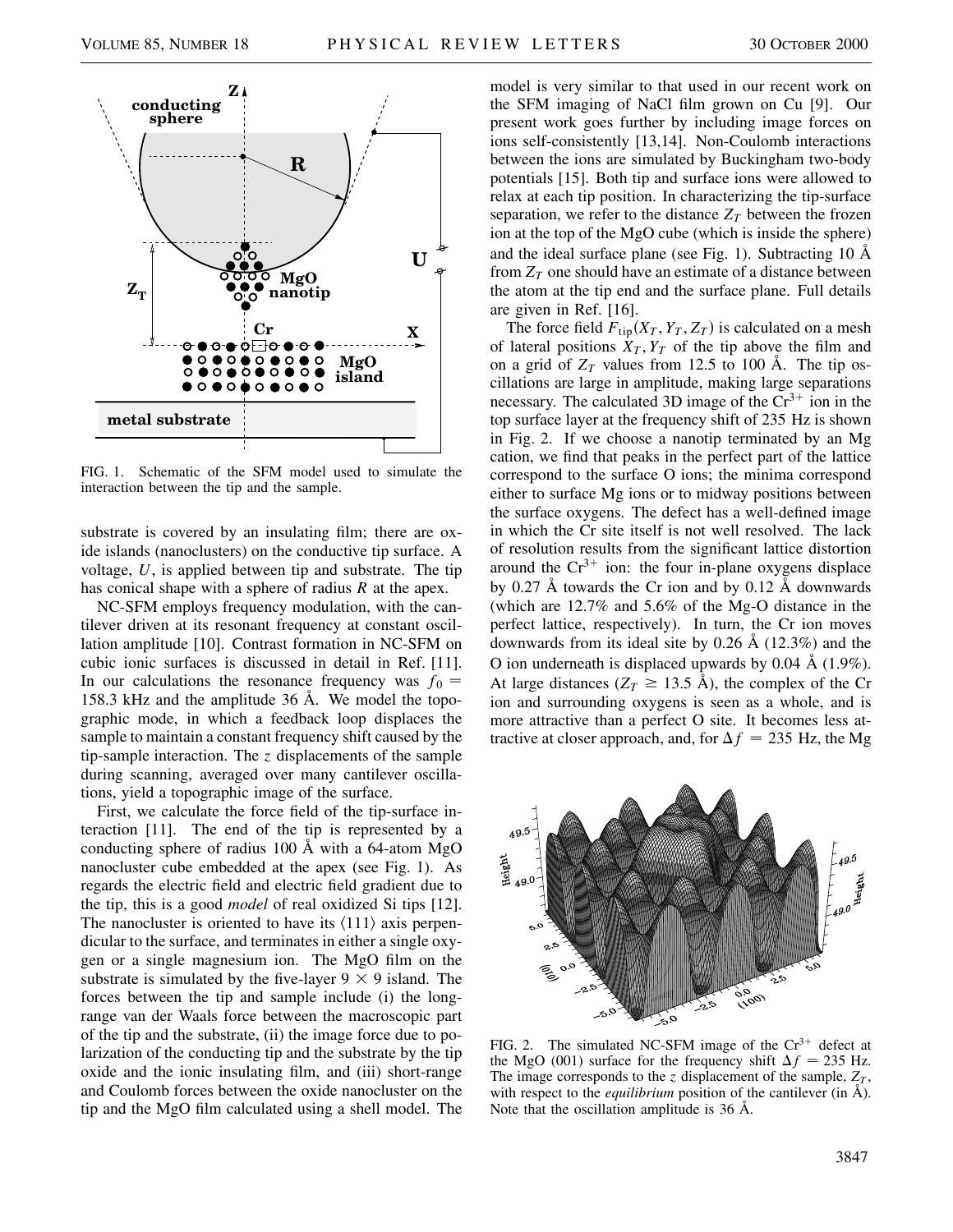terminated tip can sense the repulsion of the Cr ion. If we chose an oxide nanocluster terminating in an O anion, the image is reversed.

We now turn to the effect of the tip on the spectroscopic properties of the Cr ion. We use an embedded cluster method, similar to that of Ref. [17]. The Cr ion is situated at the center of the top layer of a cluster of  $9 \times 9 \times 5$ point ions. The positions of cluster ions with and without the tip were determined using classical pair potentials, as described above. However, the Cr ion and five nearest neighbor oxygens were treated quantum mechanically. Each oxygen ion, in turn, was surrounded by the nearest shell of magnesium ions treated as bare pseudopotentials [18]. Altogether, the quantum cluster included 19 atoms in the case of the surface Cr defect. The matrix elements of electrostatic potential due to all other classical ions in the MgO cluster are included in the Hamiltonian as point charges, using the method implemented in GAUSSIAN94 [19]. Further, we include the electrostatic potential produced by the image charges due to polarization of the conductive tip and substrate by the tip oxide and by the MgO film in the electronic structure calculations.

All electrons on the oxygen ions were included in the calculations, using the standard 6-31G basis set. The optical excitation and luminescence energies were calculated using a complete active space self-consistent field (CASSCF) method [20], which treats the wave function of both the ground and excited defect states as a linear combination of determinants. To make the study of the tip effect feasible, we treated only the *d* electrons on Cr explicitly using a "large core" pseudopotential. The basis set on the Cr ion included 3*d* and 4*p* orbitals, and was optimized using the full-electron CASSCF calculations of a free ion to reproduce the experimental optical transition energies. The calculated  ${}^4F \rightarrow {}^4P$  and  ${}^4F \rightarrow {}^2G$  transition energies are equal to 1.9 and 2.0 eV, in reasonable agreement with 1.71 and 1.82, respectively, for a free ion. The  ${}^4A \rightarrow {}^4T$  optical transition in the MgO bulk is almost completely confined to *d* states, and has zero oscillator strength. The lower symmetry at the surface splits the triply degenerate Cr excited state  ${}^{4}T$  into singly and doubly degenerate (*E*) states, which include some admixture of 4*p* states. The energy of the  ${}^4A \rightarrow {}^4E$  transition of the Cr ion at the surface in our cluster model is 1.85 eV, with nonzero oscillator strength.

We now examine the effect of the tip on the optical transitions of the surface Cr ion in the constant height mode [3]. First consider a tip like that used for the topographic image, with an ionic MgO nanocrystalline island on a conductive tip of apex radius  $R = 100 \text{ Å}$  (Fig. 1). In our calculations, we assume a potential difference of 1 V between the conductive tip and the substrate. The lowcoordination corner of the MgO cube nearest to the surface produces a strong, inhomogeneous, electric field over an area of atomic dimensions. This is characteristic for other oxide tips as well as a Si tip with adsorbed oxygen or polar species [12]. This field can affect the electric dipole transition of the impurity strongly. Whether the nanocluster terminates in an Mg or O ion can determine the sign of some effects.

The tip atomic structure has a strong effect on the optical transition probability of the defect. The Mg-terminated tip gives rise to a field which enhances the level splitting and the admixture of  $4p$  states in the excited state, thus increasing the intensity by more than 30%. An O-terminated tip essentially recreates the bulk Cr coordination, and so suppresses the transition completely by reducing the transition matrix element. Since the electron excitation is between two highly localized *d* states, the transition energy change does not exceed 0.05 eV. Figure 3 shows the relative oscillator strength (with respect to that calculated for infinite separation) of the  ${}^4A \rightarrow {}^4E$  transition as a function of tip position as the tip scans parallel to the surface at the height about 3 Å from the ideal surface plane. One can see that the tip has pronounced effect only when very close to the Cr ion.

Analysis of the electron density in the excited state shows that (for O or Mg termination) it is still strongly localized on the Cr ion, so we do not expect significant change in the topographic image of the defect in the excited state. Further, the small change in charge density upon excitation suggests that Stokes shift of the luminescence should be small. The same conclusion is supported by our calculations of the adiabatic potential of the excited state along several configuration coordinates, described in Ref. [16]. Therefore, we believe that the effect of the tip on the luminescence energy and transition matrix element should be very similar to that on the optical excitation.

The transitions we have considered would have zero oscillator strength in the bulk. At the surface, there is an electric field in the absence of the tip, and so a finite oscillator strength. The field produced by the tip is primarily due to its *atomic structure*. A conductive tip consisting of



FIG. 3. The 3D plot of the relative oscillator strength calculated for the constant tip height of  $Z_T = 13 \text{ Å}$  (about 3 Å above the surface). The Cr ion is in the center of the region comprising four adjacent unit cells. The excited  ${}^4E$  state is split into two for the off-center position of the Mg-terminated tip, and we show the transition into one of the two states.